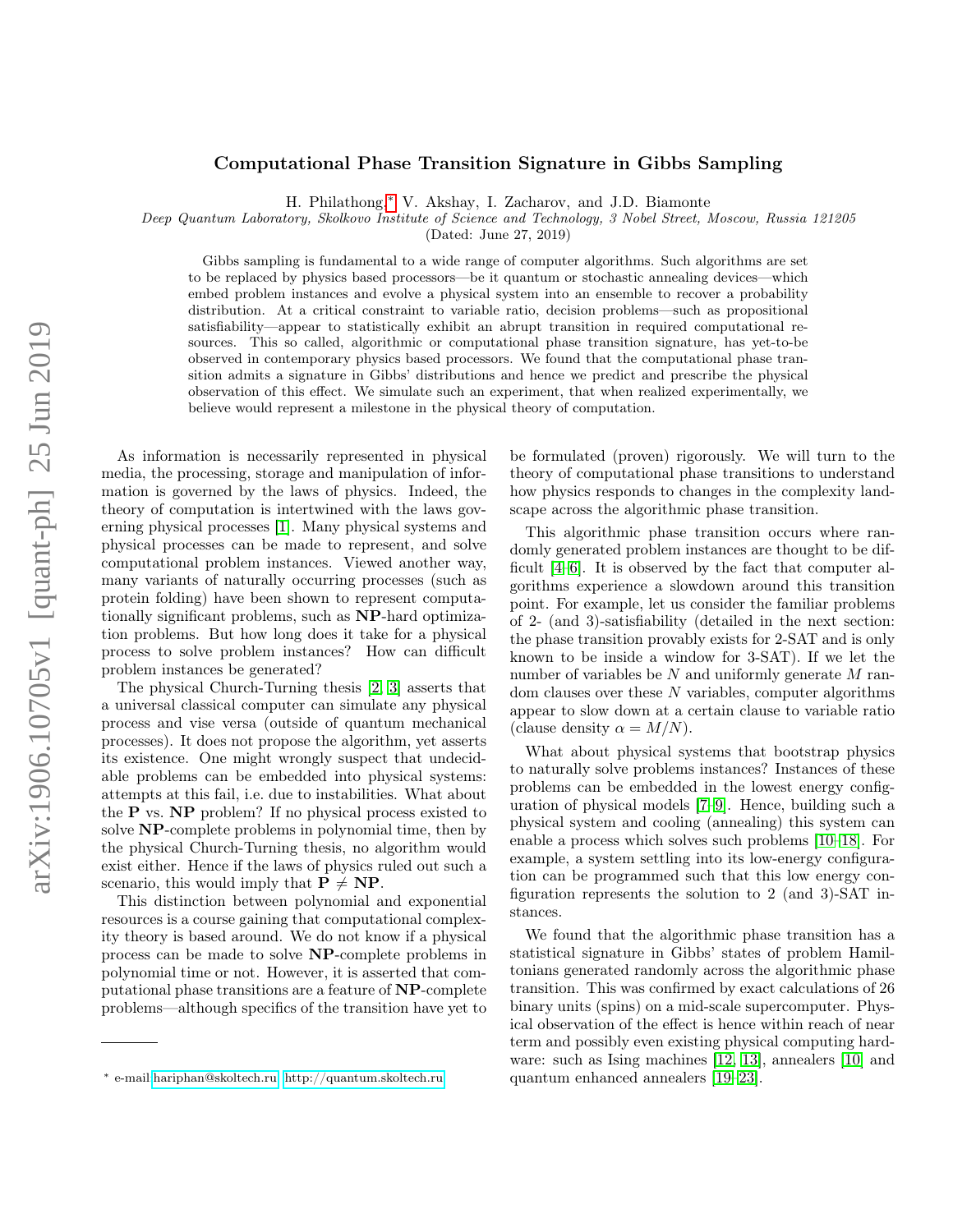Satisfiability Phase Transition Signature. The Boolean satisfiability (SAT) problem is a decision problem determining satisfiability of Boolean formula. If the formula is evaluated to be TRUE for some assignments of its Boolean variables, the formula is called satisfiable. If there is no such assignment, the formula is *unstaifiable*. Deciding satisfiability of a formula in conjunctive normal form  $(CNF)$  where each clause is limited to at most k literals is NP-complete for  $k \geq 3$ . It is known that every  $k$ -SAT problem can be Karp-reduced to the  $NP$ -complete 3-SAT problem [\[24\]](#page-5-3). We consider optimization of an underlying decision problem. Hence we seek to determine the maximum number of clauses that can be satisfiable over all assignments of input variables. This problem is called MAX  $k$ -SAT which is a canonical **NP**-hard optimisation problem.

We will let a  $k$ -SAT instance consist of M clauses in  $k$ conjunctive normal form over  $N$  Boolean variables. The clause density of an instance is defined by the simple faction  $\alpha = M/N$ . For example, consider the 3-SAT problem instance

<span id="page-1-0"></span>
$$
(x_1 \vee \neg x_2 \vee x_3) \wedge (x_1 \vee x_4 \vee \neg x_5). \tag{1}
$$

The instance [\(1\)](#page-1-0) has 5 variables, 2 clauses ( $\alpha = 2/5$ ) and is satisfiable, as  $x_1 = 1$ ,  $x_2 = 1$ ,  $x_3 = 0$ ,  $x_4 = 0$ ,  $x_5 = 0$ . k-SAT clauses are randomly generated to form random instances by uniformly selecting unique  $k$ -tupels from the union of a variable set (cardinality  $N > k$ ) and its element wise negation.

For random 3-SAT instances, an abrupt transition in the probability of satisfiability has been numerically observed (though not formally proven) to be around clause density  $\alpha_c \sim 4.27$  [\[4–](#page-3-3)[6,](#page-4-0) [25\]](#page-5-4). Most instances on the left (right) of the transition are satisfiable (unsatisfiable). It is statistically observed that computational time of SAT solvers peak at the same point (see Fig. [1](#page-2-0) (top right)). These two features indeed show the signature of the so called computational (or algorithmic) phase transition. The requirement of increasing computational resources to solve instances at and around this transition point suggests that hard instances for the 3-SAT problems are concentrated around a critical density.

The computational phase transition signature has better theoretical footing when considering the 2-SAT problem, which can be solved in polynomial time [\[26\]](#page-5-5). Both theoretical and numerical results [\[27–](#page-5-6)[29\]](#page-5-7) firmly position the transition at clause density  $\alpha_c = 1$  $\alpha_c = 1$  (see Fig. 1 (top left)). The further advantage is that additional slack bits are not required to embed 2-SAT into the Ising model. In other words, 2-SAT instances can be embedded directly into 2-body generalized Ising Hamiltonians (see Appendix).

We randomly generate 1, 000 instances of 2 (and 3)- SAT then calculate the percent of satisfiability (see Fig. [1](#page-2-0) (middle)) and run-time (see Fig. [1](#page-2-0) (bottom)) using a SAT solver, PycoSat package in Python 3 [\[30\]](#page-5-8). The sharp transition at the critical point  $\alpha_c$  can be observed in infinite limit of a ratio. In practice, finite sized effects broaden the transition region.

For 2-SAT, the theoretical results [\[27\]](#page-5-6) establish a finite-size scaling window for the transition region. For  $0 < \delta < 1$ , this window is defined by  $W(N, \delta)$  =  $(\alpha_{-}(N,\delta), \alpha_{+}(N,\delta))$ , where  $\alpha_{-}(N,\delta) = \sup(\alpha)$  such that the probability of satisfiablity is greater than  $1 - \delta$ , similarly,  $\alpha_{+}(N,\delta) = \inf(\alpha)$  such that the probability of satisfiablity is less than  $\delta$ . As the width of the window tends to zero,  $\alpha_{\pm}(N,\delta) \longrightarrow 1$ , as  $N \longrightarrow \infty$  for all  $\delta$ .

For 3-SAT, it is still unknown where the exact transition point is. However, upper and lower bounds have been proven. The best lower bound at this time appears to be  $\alpha = 3.52$  [\[31\]](#page-5-9) and the best upper bound is  $\alpha = 4.453$ [\[32\]](#page-5-10).

In Fig. [1](#page-2-0) (middle and bottom), we can see that, as the number of variables increase, the transition sharpens and becomes closer to clause density 1 for 2-SAT (left) and 4.27 for 3-SAT (right).

Ground State Occupancy of Thermal States. Let us develop a technique to witness the computational phase transition in physical systems. We simulate a physical systems that encodes solution(s) of 2 (and 3)-SAT instances into the ground state space of their corresponding Hamiltonians. This is done by considering the corresponding Gibbs state. We explore the difficulty to sample correct solutions of the problems from the thermal distribution at a finite temperature as a function of clause density. This technique can be formulated as follows.

Let  $|i\rangle$  denote (possibly degenerate) lowest eigenstates of  $H$ . We label these possibly degenerate states by letting i range from 1 up to d and call  $\lambda_{\min}$  the lowest eigenvalue of H

$$
\forall i \in \{1, ..., d\}, \min_{\psi} \langle \psi | \mathcal{H} | \psi \rangle = \langle i | \mathcal{H} | i \rangle = \lambda_{\min}.
$$
 (2)

Physical systems at thermal equilibrium are said to be ideally described by a Gibbs state,

$$
\rho_{\beta} = \frac{e^{-\beta \mathcal{H}}}{\mathcal{Z}},\tag{3}
$$

where  $H$  is the system Hamiltonian (in our case 2 (and 3)-SAT Hamiltonian),  $\beta$  is an inverse temperature where the partition function is

$$
\mathcal{Z} = \text{tr}\{e^{-\beta \mathcal{H}}\}.
$$
 (4)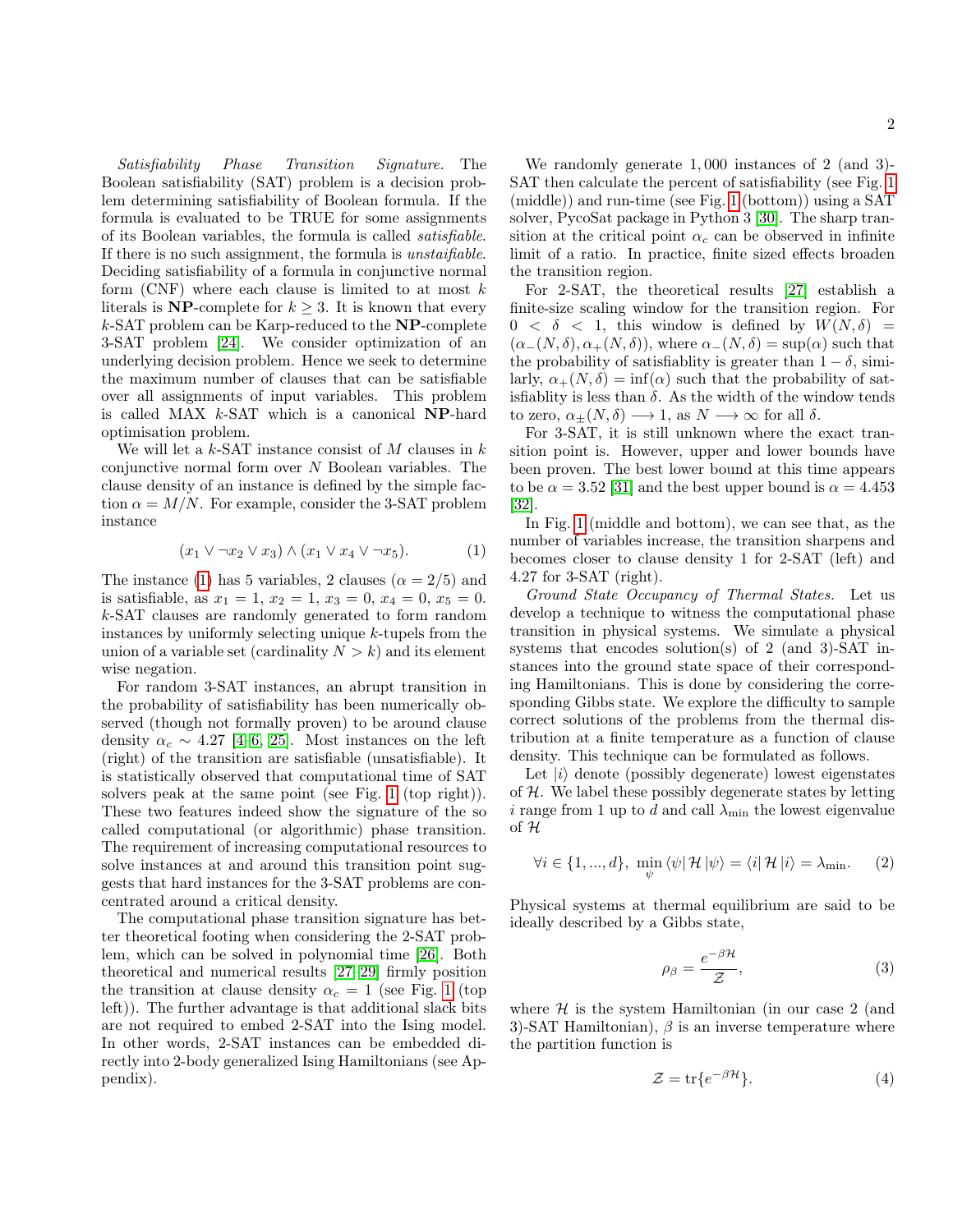

<span id="page-2-0"></span>Figure 1. (Top): Percent of satisfiable instances (left axis) and run-time (right axis)) versus clause density. Varying clause density  $\alpha$ , we randomly generated 1,000 2-SAT instances with 1,000 variables (left) and 3-SAT instances with 300 variables (right). Here  $\alpha_c = 1$  and  $\alpha_c = 4.27$  for 2-SAT and 3-SAT respectively. (Middle): Percent of satisfiability of 2-SAT instances (left) and 3-SAT instances (right) across the algorithmic phase transition signature, comparing total variable count. (Bottom): Run-time of 2-SAT instances (left) and 3-SAT instances (right) across the algorithmic phase transition signature, comparing total variable count.

Occupancy in the low-energy subspace for a system at equilibrium for fixed finite inverse temperature  $\beta$  becomes

> <span id="page-2-1"></span> $p\left(\lambda_{\min}, \beta\right) = \frac{1}{\mathcal{Z}}$  $\sum^d$  $i=1$  $\langle i|e^{-\beta \mathcal{H}}|i\rangle = \frac{d}{\sigma}$  $\frac{a}{\mathcal{Z}}e^{-\beta\lambda_{\min}}$ . (5)

In the zero temperature limit we have

$$
\lim_{\beta \to \infty} p(\lambda_{\min}, \beta) = \lim_{\beta \to \infty} \frac{d}{d + \sum_{\lambda_j > \lambda_{\min}} e^{-\beta(\lambda_j - \lambda_{\min})}} = 1.
$$
\n(6)

The quantity  $p(\lambda_{\min}, \beta)$  in Eq. [\(5\)](#page-2-1) provides our means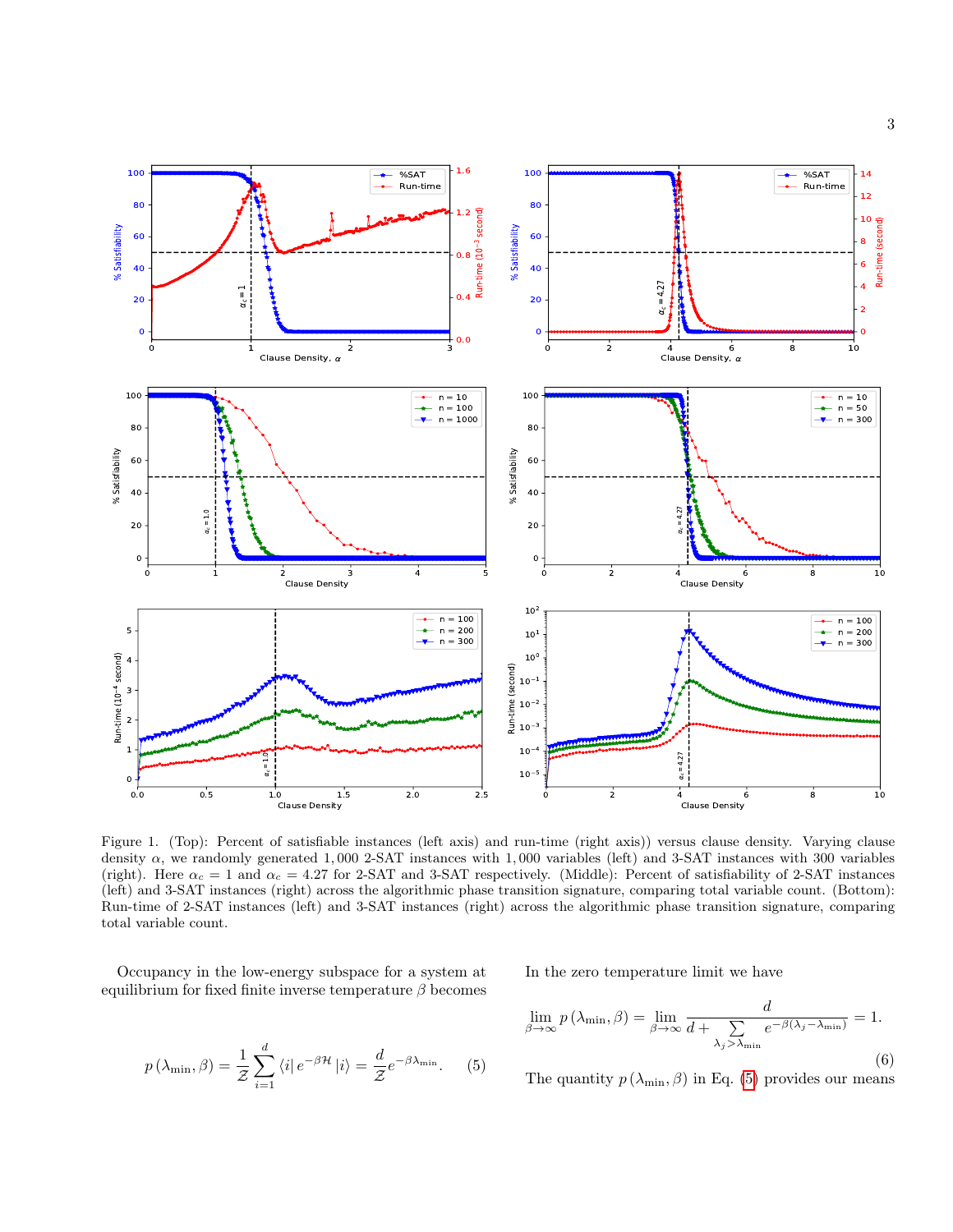to access the difficulty of sampling the right solution from a thermal state.  $p(\lambda_{\min}, \beta)$  as a function of clause density for different number of variables and  $\beta$  is illustrated in Fig. [2](#page-4-6) (top). For each clause density, we randomly generated 1, 000 2(3)-SAT instances from 26 variables. We then applied the embedding procedure from appendix and calculated  $p(\lambda_{\min}, \beta)$ .

Surprisingly—on average—the lowest values of  $p(\lambda_{\min}, \beta)$  are around densities 1.0 to 2.0 for 2-SAT and 3.5 to 4.5 for 3-SAT which means that it is difficult to ascertain the optimal solution when sampling around the critical point. The most difficult instances appear near the point where 50% of the formulas are satisfiable.

On average, what inverse temperature is required to ensure that the occupancy of the ground thermal state,  $p(\lambda_{\min}, \beta)$ , is greater than 0.9? We plot the value of  $\beta$ (inverse temperature) satisfying the above condition versus clause density (see Fig. [2](#page-4-6) (bottom)) for both 2-SAT and 3-SAT.

In Fig. [2](#page-4-6) (bottom), the peaks of the plots are around critical densities for 2-SAT and 3-SAT which appear around the same critical points as for standard algorithms. For physical systems preparing Gibbs distributions, this informs us of the significance that temperature plays obtain above 90 percent ground state occupancy. The hardest instances are around the critical point (the peaks) which require lower temperatures for sufficient ground state occupancy.

Conclusion. We predict that the algorithmic phase transition signature is observable in thermal Gibbs' states, which has implications for contemporary physical computing systems. The computational phase transition signature has strong theoretical footing when considering the 2-SAT problem—a problem which offers a direct embedding into 2-body generalized Ising Hamiltonians. The 3-SAT problem on the other hand requires additional slack bits to create the 3-body projectors to embed the problem.

For the purpose of comparison, we randomly gener-

ate both 2-SAT (3-SAT) instances and embed these instances in the generalized Ising Hamiltonian such that the ground-eigenspace is spanned by solutions to the problem instance. Then we calculate occupancy of ground state of thermal states across the algorithmic phase transition signature. We found that the occupancy of ground state(s) decreases around the phase transition point for both 2- SAT and 3-SAT (see Fig. [2](#page-4-6) (top)). This finding indicates a difficulty in sampling solutions of the 2-SAT and 3-SAT problems concentrated around a critical point. Moreover one infers that temperature of the Gibbs state is the fleeting computational resource. Indeed, one argues that for any fixed inverse temperature  $\beta$ , there exists problem instances that would require significant sampling time to recover the ground-state.

Our prediction connects the computational phase transition signature, which exhibits an importantly unsolvable feature in the theory of computational complexity, with physical processes that naturally reveal this feature in observable quantities. Since these SAT instances can be directly embedded onto the generalize Ising Hamiltonian, and recently Ising devices have been built with increasing programability, the computational phase transition signature has the potential to be physically observed.

Numerical Methods. The large calculations were performed on the Skoltech's supercomputer "Zhores" [\[33\]](#page-5-11). We thank the CDISE-HPC team. The code is written in C with nested OpenMP parallelism. The Hamiltonian is expanded in the shared memory of each node and we compute in parallel several clauses. Multiple nodes run the procedure concurrently with different random sequence to sample the statistics with MPI collectives. This implementation can use all the operational memory of each server. In practice we have compared results for up to 34 variables and found no qualitative differences that would affect our conclusions. In Fig. [2](#page-4-6) (top) we illustrate results for  $N = 26$ ; the program run on 8 nodes to collect statistics for around 13 hours. We also used the SAT solver, PycoSat in Python 3 [\[30\]](#page-5-8).

<span id="page-3-0"></span><sup>[1]</sup> David Deutsch. Quantum theory, the Church–Turing principle and the universal quantum computer. Proceedings of the Royal Society of London. A. Mathematical and Physical Sciences, 400(1818):97–117, 1985.

<span id="page-3-1"></span><sup>[2]</sup> Alonzo Church. An unsolvable problem of elementary number theory. American journal of mathematics, 58(2):345–363, 1936.

<span id="page-3-2"></span><sup>[3]</sup> Alan Mathison Turing. On computable numbers, with an application to the Entscheidungsproblem. Proceedings of the London mathematical society, 2(1):230–265, 1937.

<span id="page-3-3"></span><sup>[4]</sup> James M Crawford and Larry D Auton. Experimental results on the crossover point in random 3-SAT. In Artificial Intelligence, volume 81, pages 31–57, 1996.

<sup>[5]</sup> Ehud Friedgut, Jean Bourgain, et al. Sharp thresholds of graph properties, and the k-SAT problem. Journal of the American mathematical Society, 12(4):1017–1054, 1999.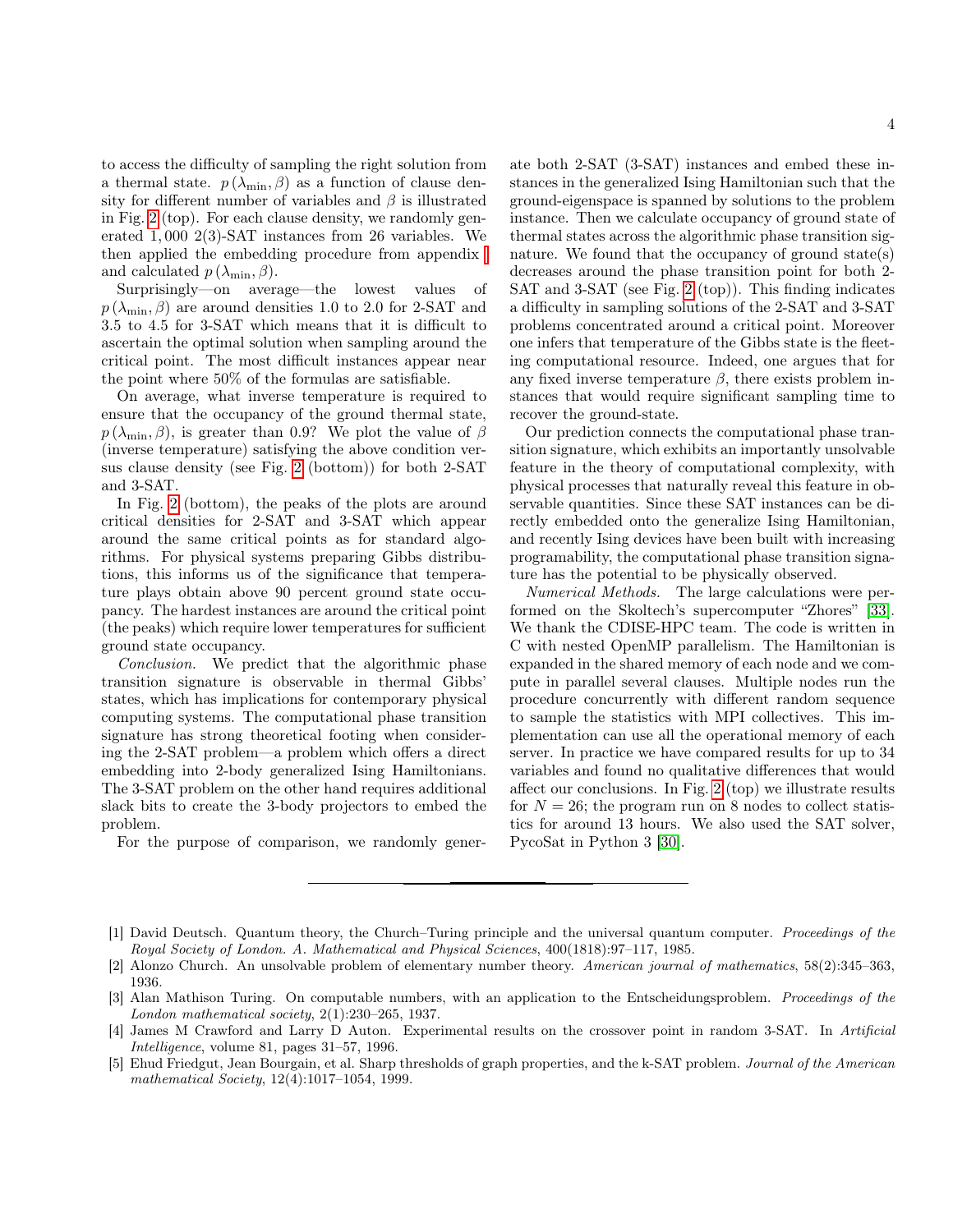

<span id="page-4-6"></span>Figure 2. (Top): Occupancy of the thermal ground state corresponding to Hamiltonians embedding 2-SAT instances (left) and 3-SAT instances (right) across the algorithmic phase transition for 26 spins with  $\beta = 1, 2, 3$ . The vertical bars in the plots indicate the standard deviation. (Bottom): Minimum values of  $\beta$  (inverse temperature) of 2-SAT (left) and 3-SAT (right) such that occupancy of ground state,  $p(\lambda_{\min}, \beta)$ , is greater than 0.9 across the algorithmic phase transition for 26 spins.

- <span id="page-4-0"></span>[6] Bart Selman and Scott Kirkpatrick. Critical behavior in the computational cost of satisfiability testing. Artificial Intelligence, 81(1-2):273–295, 1996.
- <span id="page-4-1"></span>Andrew Lucas. Ising formulations of many np problems. Frontiers in Physics, 2:5, 2014.
- <span id="page-4-7"></span>[8] JD Biamonte. Nonperturbative k-body to two-body commuting conversion Hamiltonians and embedding problem instances into Ising spins. Physical Review A, 77(5):052331, 2008.
- <span id="page-4-2"></span>[9] James Daniel Whitfield, Mauro Faccin, and JD Biamonte. Ground-state spin logic. EPL (Europhysics Letters), 99(5):57004, 2012.
- <span id="page-4-3"></span>[10] Scott Kirkpatrick, Daniel C Gelatt, and Mario P Vecchi. Optimization by simulated annealing. Science, 220(4598):671–680, 1983.
- [11] Shoko Utsunomiya, Kenta Takata, and Yoshihisa Yamamoto. Mapping of Ising models onto injection-locked laser systems. Optics express, 19(19):18091–18108, 2011.
- <span id="page-4-4"></span>[12] Takahiro Inagaki, Yoshitaka Haribara, Koji Igarashi, Tomohiro Sonobe, Shuhei Tamate, Toshimori Honjo, Alireza Marandi, Peter L McMahon, Takeshi Umeki, Koji Enbutsu, et al. A coherent Ising machine for 2000-node optimization problems. Science, 354(6312):603–606, 2016.
- <span id="page-4-5"></span>[13] D Pierangeli, G Marcucci, and C Conti. Large-scale photonic ising machine by spatial light modulation. Physical Review Letters, 122(21):213902, 2019.
- [14] Alireza Marandi, Zhe Wang, Kenta Takata, Robert L Byer, and Yoshihisa Yamamoto. Network of time-multiplexed optical parametric oscillators as a coherent Ising machine. Nature Photonics, 8(12):937, 2014.
- [15] Micha Nixon, Eitan Ronen, Asher A Friesem, and Nir Davidson. Observing geometric frustration with thousands of coupled lasers. Physical review letters, 110(18):184102, 2013.
- [16] Natalia G Berloff, Matteo Silva, Kirill Kalinin, Alexis Askitopoulos, Julian D Töpfer, Pasquale Cilibrizzi, Wolfgang Langbein, and Pavlos G Lagoudakis. Realizing the classical XY Hamiltonian in polariton simulators. Nature materi-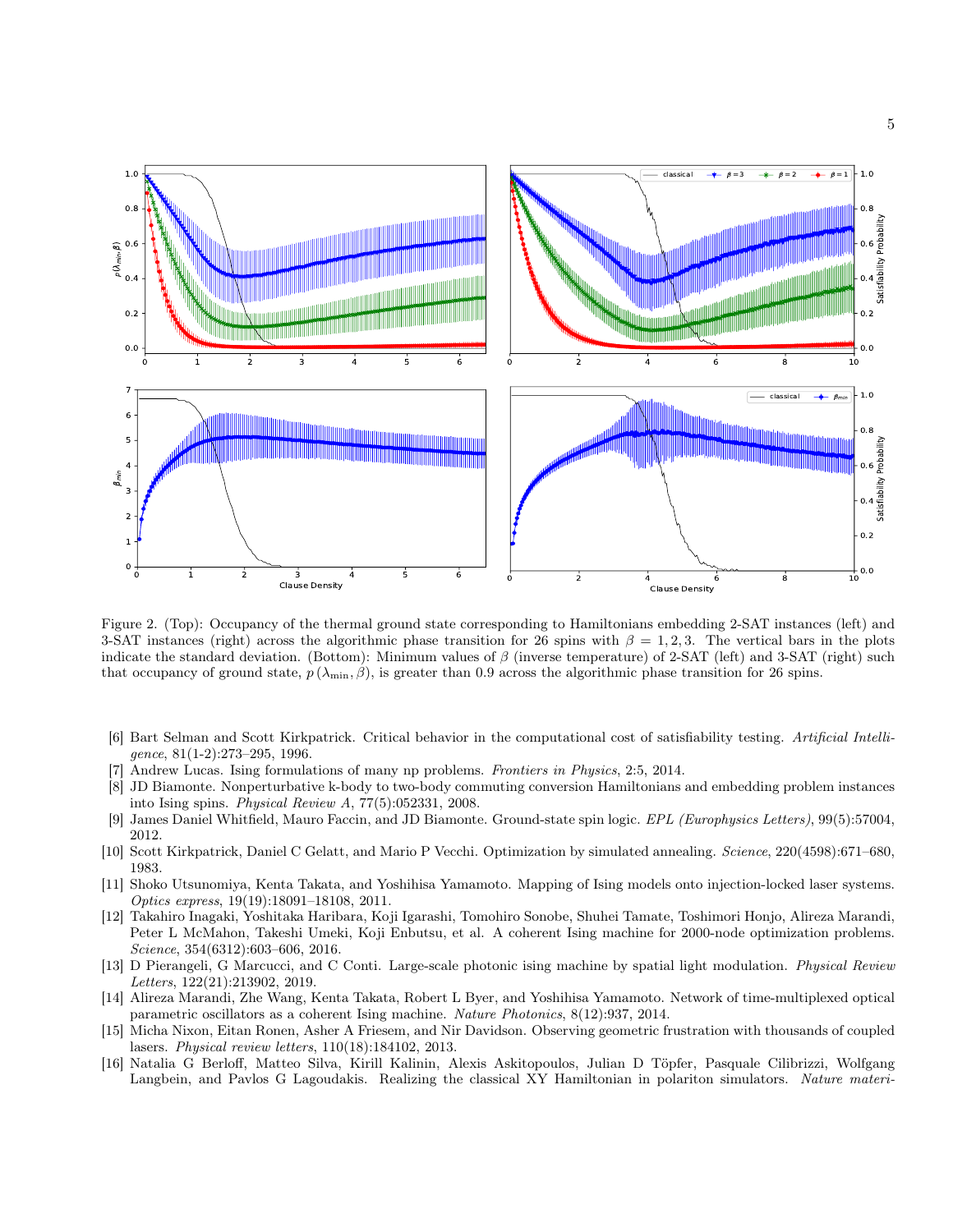als, 16(11):1120, 2017.

- [17] David Dung, Christian Kurtscheid, Tobias Damm, Julian Schmitt, Frank Vewinger, Martin Weitz, and Jan Klaers. Variable potentials for thermalized light and coupled condensates. Nature Photonics, 11(9):565, 2017.
- <span id="page-5-0"></span>[18] Kirill Kalinin and Natalia G Berloff. Global optimization of spin Hamiltonians with gain-dissipative systems. Scientific reports, 8(1):17791, 2018.
- <span id="page-5-1"></span>[19] Mark W Johnson, Mohammad HS Amin, Suzanne Gildert, Trevor Lanting, Firas Hamze, Neil Dickson, R Harris, Andrew J Berkley, Jan Johansson, Paul Bunyk, et al. Quantum annealing with manufactured spins. Nature, 473(7346):194, 2011.
- [20] Rami Barends, Alireza Shabani, Lucas Lamata, Julian Kelly, Antonio Mezzacapo, Urtzi Las Heras, Ryan Babbush, Austin G Fowler, Brooks Campbell, Yu Chen, et al. Digitized adiabatic quantum computing with a superconducting circuit. Nature, 534(7606):222, 2016.
- [21] R Harris, J Johansson, AJ Berkley, MW Johnson, T Lanting, Siyuan Han, P Bunyk, E Ladizinsky, T Oh, I Perminov, et al. Experimental demonstration of a robust and scalable flux qubit. Physical Review B, 81(13):134510, 2010.
- [22] R Harris, Y Sato, AJ Berkley, M Reis, F Altomare, MH Amin, K Boothby, P Bunyk, C Deng, C Enderud, et al. Phase transitions in a programmable quantum spin glass simulator. Science, 361(6398):162–165, 2018.
- <span id="page-5-2"></span>[23] Andrew D King, Juan Carrasquilla, Jack Raymond, Isil Ozfidan, Evgeny Andriyash, Andrew Berkley, Mauricio Reis, Trevor Lanting, Richard Harris, Fabio Altomare, et al. Observation of topological phenomena in a programmable lattice of 1,800 qubits. Nature, 560(7719):456, 2018.
- <span id="page-5-3"></span>[24] Stephen A Cook. The complexity of theorem-proving procedures. In Proceedings of the third annual ACM symposium on Theory of computing, pages 151–158. ACM, 1971.
- <span id="page-5-4"></span>[25] Bart Selman, David G Mitchell, and Hector J Levesque. Generating hard satisfiability problems. Artificial intelligence, 81(1-2):17–29, 1996.
- <span id="page-5-5"></span>[26] Melven R Krom. The decision problem for a class of first-order formulas in which all disjunctions are binary. Mathematical Logic Quarterly, 13(1-2):15–20, 1967.
- <span id="page-5-6"></span>[27] Béla Bollobás, Christian Borgs, Jennifer T Chayes, Jeong Han Kim, and David B Wilson. The scaling window of the 2-SAT transition. Random Structures & Algorithms, 18(3):201-256, 2001.
- [28] Vašek Chvátal and Bruce Reed. Mick gets some (the odds are on his side)(satisfiability). In Proceedings., 33rd Annual Symposium on Foundations of Computer Science, pages 620–627. IEEE, 1992.
- <span id="page-5-7"></span>[29] Andreas Goerdt. A threshold for unsatisfiability. Journal of Computer and System Sciences, 53(3):469–486, 1996.

<span id="page-5-8"></span>[30] Armin Biere. PicoSAT essentials. Journal on Satisfiability, Boolean Modeling and Computation, 4:75–97, 2008.

- <span id="page-5-9"></span>[31] Mohammad Taghi Hajiaghayi and Gregory B Sorkin. The satisfiability threshold of random 3-SAT is at least 3.52. arXiv preprint math/0310193, 2003.
- <span id="page-5-10"></span>[32] Elitza Maneva and Alistair Sinclair. On the satisfiability threshold and clustering of solutions of random 3-SAT formulas. Theoretical Computer Science, 407(1-3):359–369, 2008.
- <span id="page-5-11"></span>[33] I. Zacharov, R. Arslanov, M. Gunin, D. Stefonishin, S. Pavlov, O. Panarin, A. Maliutin, S. Rykovanov, and M. Fedorov. 'Zhores' – Petaflops Supercomputer for Data-Driven Modeling, Machine Learning and Artificial Intelligence, feb 2019.
- <span id="page-5-12"></span>[34] Francisco Barahona. On the computational complexity of Ising spin glass models. Journal of Physics A: Mathematical and General, 15(10):3241, 1982.

## Appendix: Ising Spin Embedding

Finding ground energy and ground state configurations of physical systems such as spin glasses is NP-hard [\[34\]](#page-5-12). 2-SAT and 3-SAT instances can be directly mapped onto the Hamiltonian minimization problem, see e.g. [\[7,](#page-4-1) [8\]](#page-4-7). The standard procedure is as follows.

We convert logical bits  $\{0, 1\}$  to spins

$$
Logical 0 \mapsto |0\rangle, \quad Logical 1 \mapsto |1\rangle. \tag{A.1}
$$

The penalty Hamiltonian  $\mathcal{H}_{SAT}$  is constructed by real linear extension of  $\{P_0, P_1, \mathbb{1}\}$  by means of the following invertible mapping between Boolean variables and projectors,

$$
x_j \longrightarrow P_j^0, \qquad \neg x_j \longrightarrow P_j^1,\tag{A.2}
$$

and

$$
\wedge \longrightarrow +, \qquad \vee \longrightarrow \otimes,
$$
\n
$$
(A.3)
$$